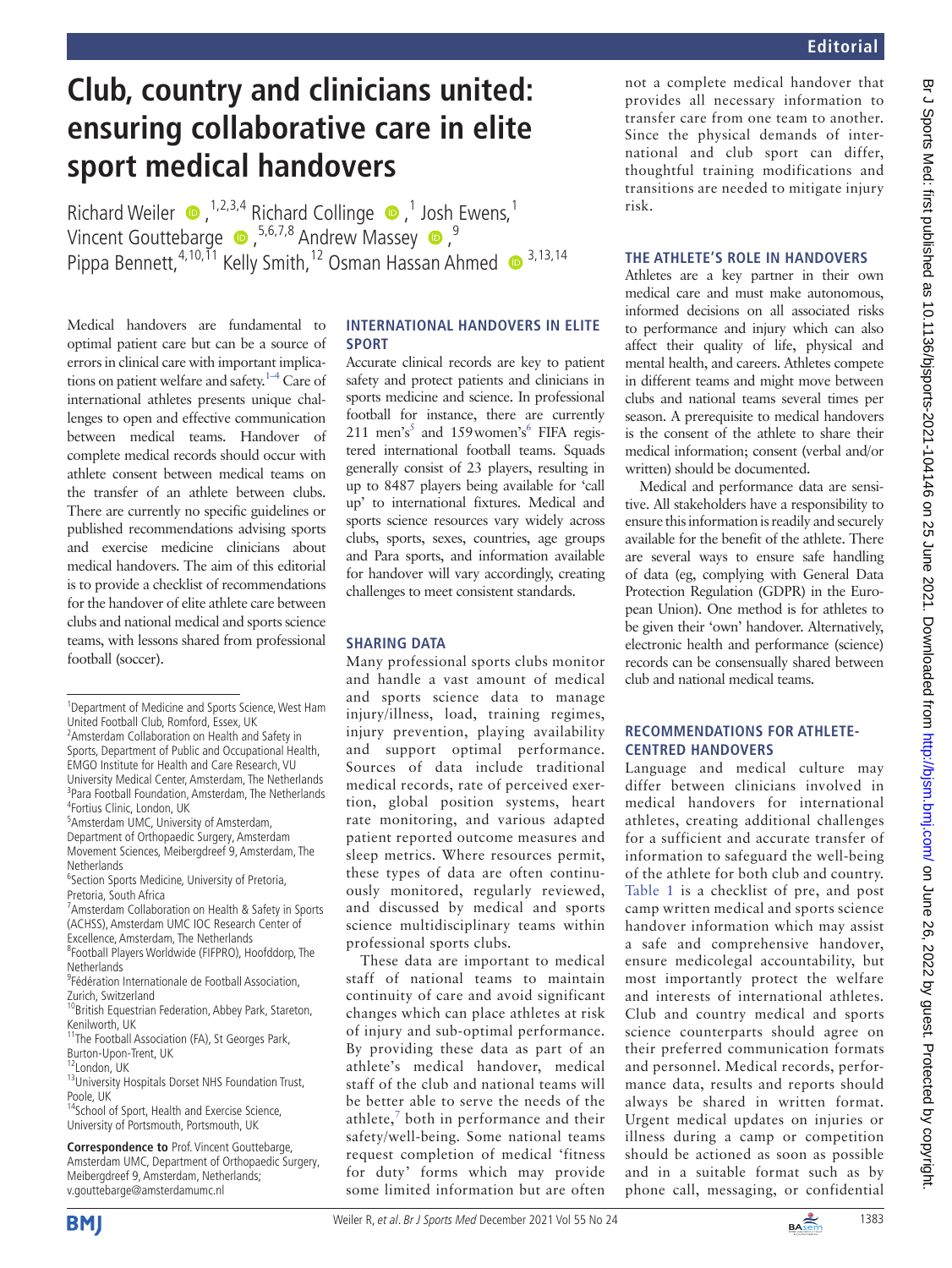<span id="page-1-0"></span>

| Table 1          | Medical handover checklist for athletes before, during and immediately after international duty                  |                                                                                                                                                                                                                                                                                                                                                                                                                                                                                                                                                                                                                                                                                                                                                                                                               |      |
|------------------|------------------------------------------------------------------------------------------------------------------|---------------------------------------------------------------------------------------------------------------------------------------------------------------------------------------------------------------------------------------------------------------------------------------------------------------------------------------------------------------------------------------------------------------------------------------------------------------------------------------------------------------------------------------------------------------------------------------------------------------------------------------------------------------------------------------------------------------------------------------------------------------------------------------------------------------|------|
|                  | <b>Information for handover</b>                                                                                  | Specifics to be included in handover<br>(sports science data available will vary)                                                                                                                                                                                                                                                                                                                                                                                                                                                                                                                                                                                                                                                                                                                             | Tick |
| <b>Essential</b> | Athlete consent                                                                                                  | Athlete provided consent to share medical and personal data (ideally written and signed).<br>▶                                                                                                                                                                                                                                                                                                                                                                                                                                                                                                                                                                                                                                                                                                                |      |
|                  | Current and chronic injuries and<br>illnesses                                                                    | All recent acute or chronic time-loss from training/competition injuries and illness have been outlined.<br>▶<br>Club has been notified by international medical team of any new injury or illness occurring on international duty at earliest<br>▶<br>opportunity.<br>Notwithstanding emergency medical care, club and national team medical teams should collaborate and ideally agree on any<br>▶<br>major treatment decisions or interventions such as surgery and injections.                                                                                                                                                                                                                                                                                                                            |      |
|                  | Significant past injuries and illness ▶                                                                          | Full details provided for any surgical procedures/interventions and extended periods of rehabilitation.                                                                                                                                                                                                                                                                                                                                                                                                                                                                                                                                                                                                                                                                                                       |      |
|                  | Medications, allergies and<br>supplementation                                                                    | Current or recently administered medications and supplements should be clearly communicated. (Essential for prescribing safety<br>and antidoping purposes.)<br>Allergies to medicines, food, and anything else notable (eg, bee stings).<br>▶<br>Current or intended therapeutic use exemption (TUE) forms provided.<br>Consider providing vaccination history.<br>▶                                                                                                                                                                                                                                                                                                                                                                                                                                          |      |
|                  | Treatments                                                                                                       | Details provided regarding any recent or regular physiotherapy, manual therapy, osteopathy, and acupuncture.<br>▶                                                                                                                                                                                                                                                                                                                                                                                                                                                                                                                                                                                                                                                                                             |      |
|                  | Recent investigations and results                                                                                | Any relevant radiology and blood test results included.<br>Details of last cardiac screening date and results provided.<br>▶                                                                                                                                                                                                                                                                                                                                                                                                                                                                                                                                                                                                                                                                                  |      |
|                  | Athlete decision-making                                                                                          | Athlete has been central to decision if playing with an injury on international duty, and club medical staff should be involved and<br>informed in decision making process.<br>If preceding internationals a player is playing with an issue or risk, the international team medical staff has been involved in<br>▶<br>management decisions with player consent. Coach to coach agreement should also be encouraged, considered and sought.<br>National teams choosing to target developmental goal setting have discussed such targets with club medical staff to ensure<br>changes to gym or loading programmes are aligned and managed safely. This may require more regular communication between<br>the relevant parties and will avoid confusion for athletes when they move between club and country. |      |
|                  | Next of kin contact details                                                                                      |                                                                                                                                                                                                                                                                                                                                                                                                                                                                                                                                                                                                                                                                                                                                                                                                               |      |
|                  | <b>Emergency Contact Details for Club</b><br>Doctor/Club Head of Medical and<br><b>Sports Science Department</b> |                                                                                                                                                                                                                                                                                                                                                                                                                                                                                                                                                                                                                                                                                                                                                                                                               |      |
| <b>Desirable</b> | Gym Programme                                                                                                    | Details provided of any tailored strength and conditioning programme the athlete is currently undertaking or recent amendments.<br>▶<br>Inclusion of detailed gym loads (eg, repetitions, weights, sets, tempo) alongside usual timings in microcycle (typically a 1 week<br>training block).<br>Ideally, unique gym exercises are provided through photo/video with notations to describe specifics, in order to avoid confusion or<br>▶<br>misunderstanding and promote consistency between club and country programmes.                                                                                                                                                                                                                                                                                    |      |
|                  | Training and match data                                                                                          | Training load data (rates of perceived exertion (RPE) and total training duration) for the previous month are provided, which may<br>include objective and subjective data (eq, patient reported outcome measures (PROMS) and session RPE's).<br>If available, additional objective data for matches and training are provided, such as global positioning system (GPS), heart rate<br>▶<br>monitoring (HRM), early morning heart rate and RR interval data).                                                                                                                                                                                                                                                                                                                                                 |      |

email, with written complete medical records to follow, when fully collated.

#### **Impact of COVID-19 on handovers**

COVID-19 continues to impact international sport. Many federations, sports and countries have published, and regularly update their own COVID-19 guidelines. Medical teams should ensure compliance with prevention and testing measures. The safe handling, reporting and sharing of all COVID-19 related data including recent testing results, any potential COVID-19 exposures, prior infections, and subsequent cardiac investigations is paramount. All stakeholders have a responsibility, including national and international sports federations and their governing boards, to agree and implement appropriate policies and procedures to support and protect both medical teams and athletes.

#### **Conclusion**

Comprehensive structured medical and sports science handovers between clinicians of club and country can be easily collated and shared to improve the care and welfare of international athletes. Our checklist can be used to ensure and support an effective medical handover.

**Twitter** Vincent Gouttebarge [@vgouttebarge,](https://twitter.com/vgouttebarge) Andrew Massey [@andy\\_massey,](https://twitter.com/andy_massey) Pippa Bennett [@pbennett67](https://twitter.com/pbennett67), Kelly Smith [@kelly\\_smith10](https://twitter.com/kelly_smith10) and Osman Hassan Ahmed [@osmanhahmed](https://twitter.com/osmanhahmed)

**Contributors** RW drafted the initial document following discussions with RC, JE and OHA. RW, OHA, RC and JE drafted the initial checklist. All authors provided opinion, comments and amendments to subsequent versions. All authors approved the final version of the manuscript.

**Funding** The authors have not declared a specific grant for this research from any funding agency in the public, commercial or not-for-profit sectors.